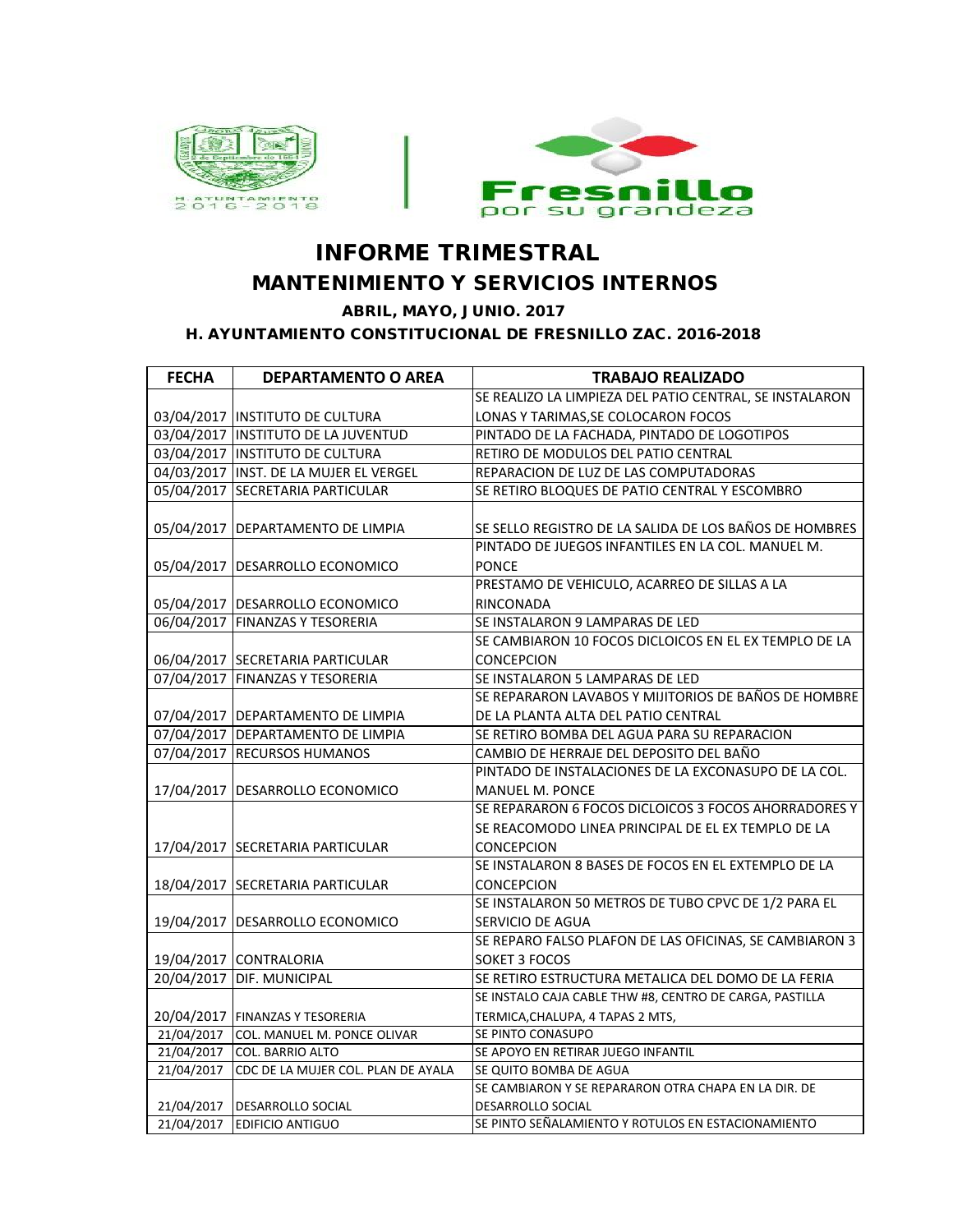|                      |                                        | SE REPARO SILLA SECRETARIAL, SE LE PUSIERON 2 TORNILLOS QUE |
|----------------------|----------------------------------------|-------------------------------------------------------------|
| 24/04/2017           | <b>IREGISTRO CIVIL</b>                 | <b>FALTAN</b>                                               |
| 24/04/2017           | <b>REGISTRO CIVIL</b>                  | SE REPARO CAJON ARCHIVERO Y CAJO DE ESCRITORIO              |
|                      |                                        |                                                             |
| 24/04/2017           | COL. BARRIO ALTO                       | SE RETIRO JUEGO DEL JARDIN QUE ESTA UBICADO EN LA COLONIA   |
| 24/04/2017           | <b>EDIFICIO ANTIGUO</b>                | SE CONTINUO CON LA PINTURA DEL SEÑALAMIENTO                 |
|                      |                                        | SE REFORZARON 2 SOPORTES DE LA PUERTA DE LA OFICINA         |
| 25/04/2017           | <b>SECRETARIA PARTICULAR</b>           | PRINCIPAL                                                   |
|                      | 25/04/2017 EDIFICIO NUEVO              | REPARACION DE FLOTADOR DE TINACO                            |
|                      | 25/04/2017 COL. BARRIO ALTO            | QUITAR BASE DE FIERRO DE JUEGO INFANTIL                     |
|                      | 25/04/2017 EDIFICIO NUEVO              | SE PINTARON GUARNICIONES FRENTE A LA PRESIDENCIA            |
| 26/04/2017   INMUFRE |                                        | SE ARREGLARON 8 SILLAS                                      |
| 26/04/2017           | <b>DEPORTIVA BENITO JUAREZ</b>         | SE QUITO HARO DE BASQUET - BOL Y SE ARREGLO                 |
|                      |                                        |                                                             |
| 26/04/2017           | COL. MANUEL M. PONCE OLIVAR            | SE PINTARON GUARNICONES DE ANDADORES PARQUE DEPORTIVO       |
|                      |                                        | SE CAMBIO MANGUERA EN EL BAÑO DEL AULA VIRTUAL PLANTA       |
| 26/04/2017           | <b>RECURSOS HUMANOS</b>                | ALTA, EL LAVABO                                             |
| 27/04/2017           | <b>DEPORTIVA BENITO JUAREZ</b>         | SE SOLDO PUERTA DE GRADAS DE FUTBOL                         |
| 27/04/2017           | <b>DESARROLLO SOCIAL</b>               | REPARACION DE SILLA                                         |
|                      |                                        | SE ARREGLO LAMPARAS DEL BAÑO, SE INSTALO SOCKET DE          |
|                      | 27/04/2017 RECURSOS HUMANOS            | PORCELANA Y 2 FOCOS DICROICOS                               |
|                      | 28/04/2017 COL. MANUEL M. PONCE OLIVAR | SE PINTO UNA PUERTA EXTERIOR EX CONASUPO                    |
| 28/04/2017           | <b>INSTITUTO DE LA JUVENTUD</b>        | SE QUITO CHAPA Y SE LE PONE OTRA                            |
| 28/04/2017           | CENTRO DE DESARROLLO HUMANO            | SE RELLENO CON ARENA 4 HOYOS DEL PATIO                      |
| 28/04/2017           | <b>RECURSOS HUMANOS</b>                | SE PINTARON LA OFICINA Y PARTE DE AFUERA DE LA MISMA        |
|                      |                                        | SE REPARARON DOS BAÑOS SE INTALO 2 COLADERAS DE MUJERES Y   |
| 02/05/2017           | <b>EXTEMPLO DE LA CONCEPCION</b>       | HOMBRES Y SE ARREGLO UN CONTACTO DE LUZ                     |
| 03/05/2017           | <b>DESARROLLO RURAL</b>                | SE INSTALO FOCO AHORRADOR DE 26 WATTS.                      |
|                      |                                        | EN LA OFICINA DE RECURSOS MATERIALES SE REUBICO LAMPARAS    |
| 04/05/2017           | <b>RECURSOS HUMANOS</b>                | LEDS                                                        |
|                      |                                        | SE PUSIERON 2 PASADORES UN MEDIANO Y UN CHICO EN LA PUERTA  |
| 04/05/2017           | <b>SEGURIDAD PUBLICA</b>               | PRINCIPAL DE LA PRESIDENCIA                                 |
|                      |                                        |                                                             |
| 04/05/2017           | <b>OBRAS PUBLICAS</b>                  | SE REPARARON HERRAJES DEL BAÑO DE LA OFICINA PRINCIPAL      |
| 04/05/2017           | <b>FINANZAS Y TESORERIA</b>            | SE CAMBIO MANGUERA DEL LAVABO DE MANOS                      |
|                      |                                        | SE INSTALO UN TRAMO DE TABLA ROCA Y LAMPARA LED EN EL AULA  |
| 04/05/2017           | <b>RECURSOS HUMANOS</b>                | VIRTUAL                                                     |
| 04/05/2017           | EXTEMPLO DE LA CONCEPCION              | SE CAMBIO MANGUERA EN BAÑO DE MUJERES                       |
|                      |                                        | SE INSTALARON 4 TRAMOS DE TABLA ROCA Y 4 LAMPARAS LED Y UN  |
| 05/05/2017           | <b>IRECURSOS HUMANOS</b>               | CONTACTO                                                    |
|                      |                                        |                                                             |
| 05/05/2017           | <b>INSTITUTO DE LA JUVENTUD</b>        | SE APOYO EN LA DESCARGA DE MOVILIARIO PARA EL INSTITUTO     |
|                      |                                        | SE COMENZO A INSTALAR EL ZOCLO EN EL AULA VIRTUAL, SE       |
|                      |                                        | INTALARON DOS CUADROS Y UN RELOJ DE PARED Y OFICINA DEL     |
| 05/05/2017           | <b>RECURSOS HUMANOS</b>                | SEC. DEL PRESIDENTE                                         |
| 08/05/2017           | <b>RECURSOS HUMANOS</b>                | SE CONTINUO CON EL ZOCLO EN EL AULA VIRTUAL                 |
|                      |                                        |                                                             |
| 08/05/2017           | <b>RECURSOS HUMANOS</b>                | SE INSTALARON 3 TRAMOS DE TABLAROCA Y 3 LAMPARAS LEDS       |
|                      |                                        | SE INSTALARON 2 TRAMOS DE TABALAROCA, 2 LAMPARAS LEDS, 3    |
|                      |                                        | APAGADORES SENCILLOS, TAPA DE 2 VENTANAS, 4 MTRS DE CABLE,  |
| 09/05/2017           | <b>RECURSOS HUMANOS</b>                | <b>3 FOCOS DICROICOS</b>                                    |
| 09/05/2017           | <b>FRACC. ARTE MEXICANO</b>            | SE APOYO EN EL RETOQUE DE FACHADAS DE PIE DE CASA           |
| 10/05/2017           | SECRETARIA DE GOBIERNO                 | SE REPARO MESA DE LA OFICINA                                |
|                      |                                        | SE TERMINO DE COLOCAR ZOCLO Y SE PINTARON OCHO PIEZAS DEL   |
| 10/05/2017           | <b>RECURSOS HUMANOS</b>                | PLAFON DEL AULAVIRRTUAL                                     |
|                      |                                        |                                                             |
| 11/05/2017           | <b>RECURSOS HUMANOS</b>                | SE DIO MANTENIMIENTO EN 2 ESCRITORIOS Y CINTA DE FORMAICA   |
|                      |                                        |                                                             |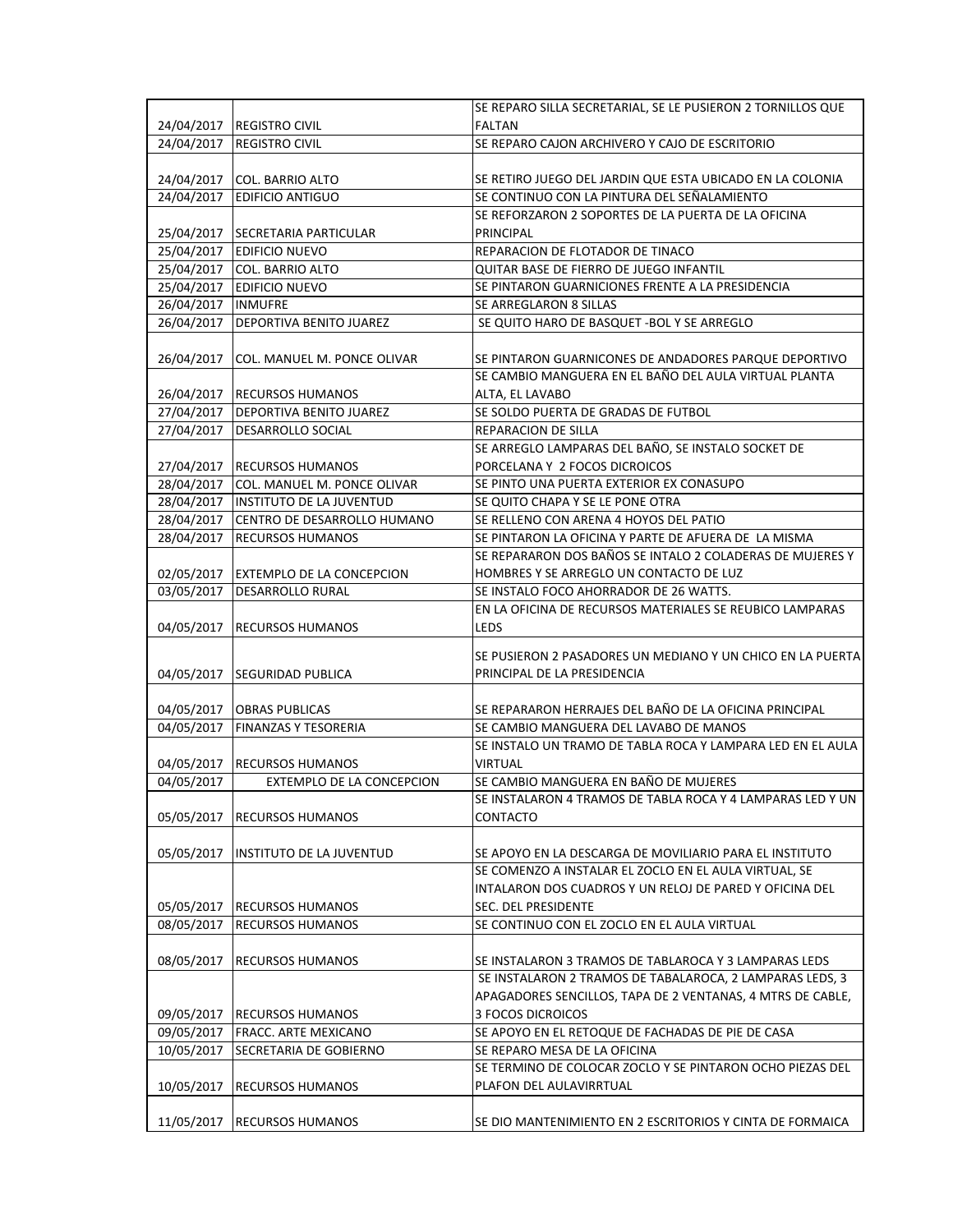|                       |                                         | SE INSTALARON 5 CHAPAS DE PUESRTA DE PASILLO, 3 SANITARIOS  |
|-----------------------|-----------------------------------------|-------------------------------------------------------------|
| 11/05/2017            | <b>RASTRO MUNICIPAL</b>                 | <b>COMPLETOS CON HERRAJES</b>                               |
| 11/05/2017            | <b>LIMPIA</b>                           | SE CAMBIARON ACCESORIO DE BAÑOS DE HOMBRES                  |
|                       |                                         | TRASLADO DE COSAS DE LA BODEGA DEL PALENQUE A BODEGA        |
| 13/05/2017            | PALENQUE DE LA FERIA                    | NUEVA A LA FCO. VILLA                                       |
| 14/05/2017            | <b>REGIDORES</b>                        | SE CAMBIO FOCO AHORRADOR DE 26 WATTS.                       |
|                       |                                         | SE RETIRARON CABLE, CONECCIONES, CONECTORES DE VIDEO D ELA  |
| 15/05/2017            | DESARROLLO ECONOMICO                    | OFICINA                                                     |
|                       |                                         |                                                             |
|                       | 15/05/2017 CENTRAL CAMIONERA            | SE CAMBIO CHAPA EN EL MODULO DE INFORMACION DE TURISMO      |
| 15/05/2017  REGIDORES |                                         | SE CAMBIARON 2 FOCOS DICROICOS                              |
|                       | 15/05/2017 GESTION SOCIAL               | SE REPARO EL MODULO DE ATENCION, SE DETALLO Y SE PINTO      |
|                       |                                         | SE ROTULO DOS LOGOTIPOS DEL AYUNTAMIENTO Y UNO DE           |
|                       | 15/05/2017 ESTANCIA DE ADULTOS MAYORES  | <b>GOBIERNO DEL ESTADO</b>                                  |
|                       | 18/05/2017 JEFATURA DE GABINETE         | SE REPARARON 2 ESCRITORIOS                                  |
|                       | 18/05/2017   DESARROLLO URBANO OBRAS P. | SE INSTALARON 2 CHAPAS NUEVAS, Y OTRA USADA                 |
|                       | 19/05/2017   FINANZAS Y TESORERIA       | SE INSTALARON 3 LAMPARAS LED EN TESORERIA                   |
| 19/05/2017            | <b>GESTION SOCIAL</b>                   | SE COLOCO SOCLO                                             |
|                       | ESTANCIA DE ADULTOS MAYORES COL.        | SE CAMBIO LOGOTIPO ACTUALES DEL AYUNTAMIENTO DE FLLO Y      |
| 19/05/2017            | PLAN DE AYALA                           | <b>GOBIERNO DEL ESTADO</b>                                  |
| 22/05/2017            | <b>FINANZAS Y TESORERIA</b>             | SE INSTALO LAMPARA LED                                      |
| 23/05/2017            | <b>ESCUELA FORD</b>                     | SE PINTO Y ROTULO BARDA CON LOGOS DEL AYUNTAMIENTO          |
|                       | 25/05/2017 ESCUELA FORD                 | SE CONTINUO CON LA ROTULACION EN LAS BARDAS                 |
|                       |                                         | SE ARREGLARON BAÑOS DE HOMBRES Y MUJERES Y SE DESTAPARON    |
| 25/05/2017 LIMPIA     |                                         | LLAVES DE PASO Y JUEGOS DE HERRAMOS                         |
|                       | 25/05/2017 RECURSO HUMANOS              | SE ARREGLO SILLA DE ACIENTO Y 3 SILLAS MAS                  |
| 25/05/2017 ODP.       |                                         | SE CAMBIO LAMPARAS Y BALASTROS                              |
|                       | 26/05/2017   PARQUE LAGUNILLA           | LIMPIEZA DEL CANAL DE LA LAGUNILLA                          |
|                       | 26/05/2017 ESCUELA FORD                 | SE CONTINUO CON LA ROTULACION EN LAS BARDAS                 |
|                       | 29/05/2017   PUENTE LAGUNILLA           | SE SOLDO PUENTE LAGUNILLA Y UNAS HOJAS AL PUENTE            |
|                       |                                         | PINTURA DE AREA DE CARGA Y DESCARGA EN CALLE MORELOS, Y     |
|                       |                                         | <b>RAMPAS</b>                                               |
| 29/05/2017   TRANSITO | 30/05/2017 GESTION SOCIAL               | SE REPARO PUERTA DE ARMARIO MEDICINAL                       |
|                       | 30/05/2017 DESARROLLO AGROPECUARIO      | SE REBISO REGULADOR QUE NO FUNCIONO                         |
|                       | 30/05/2017 DESARROLLO SOCIAL            | SE CAMBIARON 2 SOCKET Y 2 FOCOS                             |
|                       |                                         |                                                             |
|                       |                                         | PINTURA DE AREA DE CARGA Y DESCARGA EN CALLE MORELOS, Y     |
| 31/05/2017            | <b>TRANSITO</b>                         | RAMPAS                                                      |
|                       |                                         |                                                             |
|                       | 31/05/2017   PUENTE LAGUNILLA           | SE REPARO PUENTE EN LA LAGUNILLA Y UNAS HOJAS AL PUENTE     |
|                       |                                         | SE PINTO 2 RAMPAS PARA DISCAPACITADOS EN CALLE ROSAS        |
| 01/06/2017            | <b>TRANSITO</b>                         | <b>MORENO</b>                                               |
|                       |                                         | SE PINTO LINEO DE SEPARACION DEL ESTACIONAMIENTO EN C.      |
|                       |                                         | REFORMA FRENTE A BODEGA Y UNA RAMPA FRENTE A ZAPATERIA      |
| 02/06/2017            | <b>TRANSITO</b>                         | <b>ROSY</b>                                                 |
| 02/06/2017            | <b>DESARROLLO SOCIAL</b>                | SE REPARO PUERTA PRINCIPAL                                  |
| 05/06/2017            | DEPORTIVA SOLIDARIDAD                   | SE QUITARON 2 TABLEROS EN EL VIVERO DE LA DEPORRTIVA        |
|                       |                                         | SE PINTARON 4 CAJONES ROTULADOS EN CALLE REFORMA Y UNA      |
| 05/06/2017            | <b>MANTENIMIENTO</b>                    | TRAMO DE GUARNICION Y 2 CAJONES MAS                         |
|                       | 05/06/2017   PATRONATO DE LA FERIA      | SE DETALLARON 3 OFICINAS Y SE PINTARON                      |
| 06/06/2017            | <b>PATRONATO DE LA FERIA</b>            | SE CONTINUO DETALLANDO 3 OFICINAS                           |
| 06/06/2017            | <b>REGISTRO CIVIL</b>                   | SE ARREGLO UNA SILLA                                        |
| 07/06/2017            | PATRONATO DE LA FERIA                   | SE PINTO LOGO EN OFICINA DE LA FERIA                        |
|                       |                                         | SE INSTALO LOS RIELES PARA LA COLOCACION DE UNA DIVISION DE |
| 07/06/2017            | <b>IMPLAN</b>                           | TABLA ROCA                                                  |
|                       |                                         | SE DIO APOYO PARA INSTALAR LONA EN EL TECHO DE DESARROLLO   |
| 07/06/2017            | DESARROLLO RURAL                        | <b>RURAL</b>                                                |
|                       |                                         | SE BORRARON LOGOTIPOS AFUERA DE OFICINA Y SE PINTO BAÑO Y   |
|                       | 08/06/2017 PATRONATO DE LA FERIA        | ALMACEN, FACHADA                                            |
|                       | 09/06/2017 COL. BARRIO ALTO             | SE COLOCO UN JUEGO DE INFANTIL                              |
|                       |                                         |                                                             |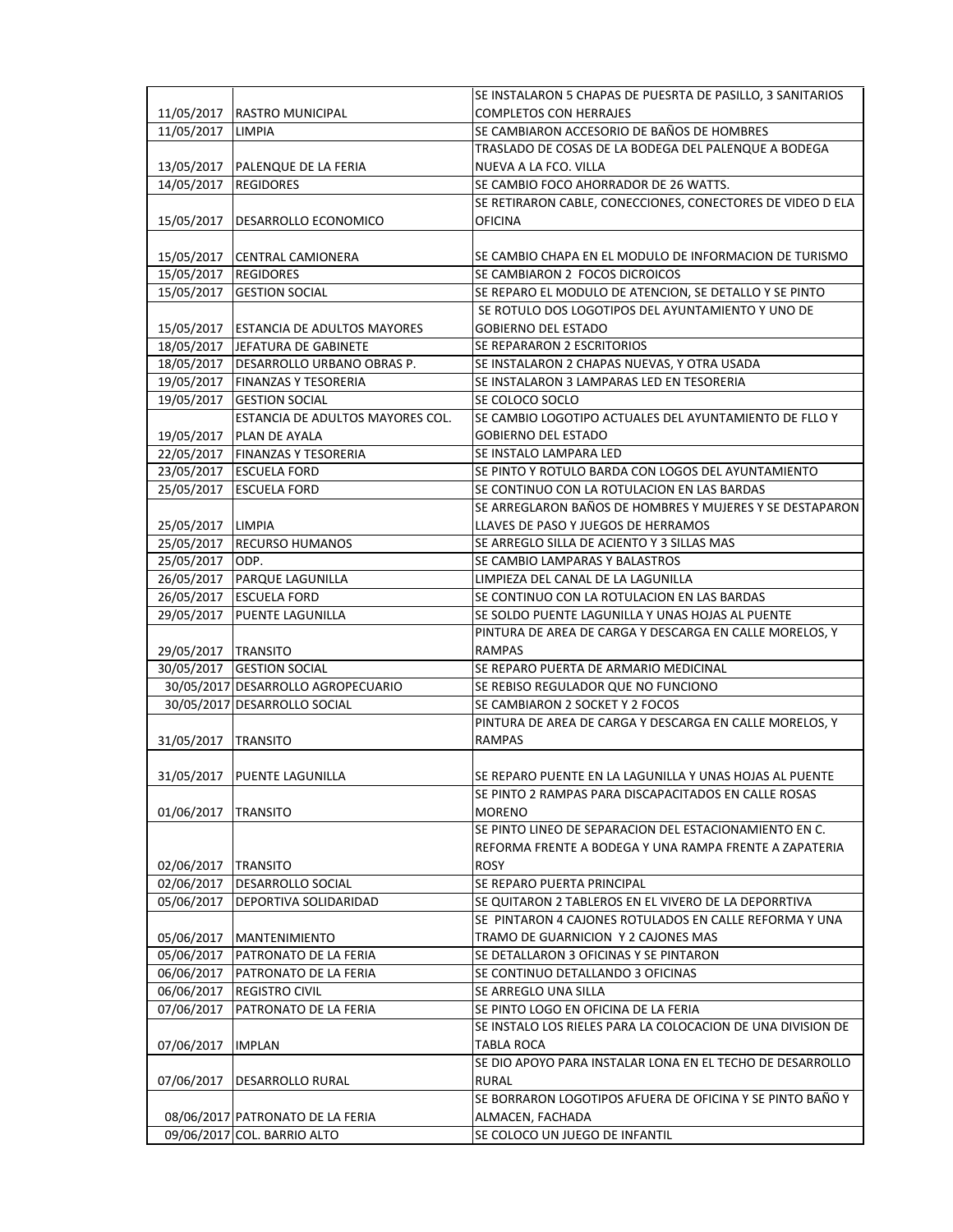|                   |                                      | SE PINTO EL FRENTE Y UN COSTADO DE STANCIA DE ADULTOS       |
|-------------------|--------------------------------------|-------------------------------------------------------------|
|                   | 09/06/2017 COL. PATRIA Y LIBERTAD    | MAYORES Y SE DELINEO                                        |
|                   |                                      | SE APOYO PARA RECORTAR TUBO PARA BASE DEL AIRE              |
|                   | 12/06/2017 SECRETARIA DE GOBIERNO    | <b>ACONDICIONADA</b>                                        |
|                   |                                      | SE INSTALARON 13 LAMPARAS Y 4 TUBOS DE 32 WATTS, 10 MTS. DE |
|                   | 12/06/2017 REGISTRO CIVIL            | CABLE DUPLEX                                                |
|                   | 12/06/2017 TEATRO ECHEVERRIA         | SE HIZO UN TRABAJO DE SOLDADURA                             |
|                   | 12/06/2017 IV CENTENARIO             | CAMBIO DE LOGOTIPOS ANTERIORES POR DOS LOGOS                |
| 13/06/2017 LIMPIA |                                      | SE REPARO UNA PUERTA EN BAÑOS DE MUJERES                    |
|                   | 13/06/2017 PALENQUE DE LA FERIA      | SE INSTALO UNA LAMINA EN EL PALENQUE                        |
| 13/06/2017 LIMPIA |                                      | SE SOLDO UNA LLAVE DE BAÑOS DE HOMBRES                      |
|                   | 13/06/2017 VIVERO SOLIDARIDAD        | LLEVAMOS 2 TASAS SANITARIOS Y DOS LAVABOS                   |
|                   | 14/06/2017 DIF IV CENTENARIO         | SE CAMBIO DE LOGOTIPO TINACO DE LOS BAÑOS CANCHA            |
|                   |                                      | SE CAMBIO DE UN LOGOTIPO ANTERIOR POR UNO ACTUAL EN         |
|                   | 14/06/2017 DIF IV CENTENARIO         | CAFETERIA                                                   |
|                   | 14/06/2017 RECURSOS HUMANOS          | SE REPARO UN LAVABO EN EL BAÑO DE RECURSOS                  |
|                   | 16/06/2017 SECRETARIA PARTICULAR     | SE INSTALARON 8 DICROICOS QUEMADOS EN LA CASA DEL CAMPESINO |
|                   | 16/06/2017 EXTEMPLO DE LA CONCEPCION | SE CAMBIARON 8 DICROICOS Y 8 BASES                          |
|                   | 19/06/2017 DIF IV CENTENARIO         | SE PINTO Y ROTULO LOGOTIPO                                  |
|                   |                                      | SE QUITO LOGO DE LA FERIA Y SE PINTARON BAÑOS Y SE BORRO    |
|                   | 20/06/2017 PATRONATO DE LA FERIA     | LOGO DE LA FERIA                                            |
| 20/06/2017 LIMPIA |                                      | SE REPARO FLOTADOR DE LOS TINACOS DEL EDIFICIO NUEVO        |
|                   |                                      | SE QUITO LOGO DE LA FERIA Y SE PINTARON BAÑOS Y SE BORRO    |
|                   | 21/06/2017 PATRONATO DE LA FERIA     | LOGO DE LA FERIA                                            |
| 21/06/2017 LIMPIA |                                      | SE COLOCO SAPO DEL BAÑO MUJERES                             |
|                   | 21/06/2017 DESARROLLO SOCIAL         | SE ARREGLO SILLA SE LE PUSO UNA RUEDA                       |
|                   | 21/06/2017 DESARROLLO ECONOMICO      | SE ARREGLO CAJON DE ESCRITORIO EN MAL ESTADO                |
|                   | 21/06/2017 JEFATURA DE GABINETE      | SE ARREGLO CAJON DE ESCRITORIO                              |
|                   | 21/06/2017 DESARROLLO ECONOMICO      | SE ARREGLO ESCRITORIO                                       |
| 21/06/2017 LIMPIA |                                      | SE INSTALO SAPO EN BAÑO MUJERES EDIFICIO NUEVO              |
|                   | 22/06/2017 PATRONATO DE LA FERIA     | SE PINTO FACHADA DEL PATRONATO                              |
|                   |                                      | SE RETIRARON JUEGOS INFANTILES, POSTES DE ALUMBRADO Y       |
|                   | 22/06/2017 INSTALACIONES DE LA FERIA | <b>PALAPAS</b>                                              |
|                   | 23/06/2017 OBRAS PUBLICAS            | SE CAMBIARON JUEGO DE RIELES DE CAJON DE ESCRITORIO         |
|                   | 23/06/2017 FINANZAS Y TESORERIA      | SE CAMBIARON 2 CHAPAS DE ARMARIOS                           |
|                   | 26/06/2017 PARQUE LAGUNILLA          | LIMPIEZA DEL CANAL DE LA LAGUNILLA                          |
|                   |                                      | SE INSTALARON 20 FOCOS AHORRADORES, SE INSTALO TUBO         |
|                   | 26/06/2017 REGISTRO CIVIL            | FLOUROCENTE DE 2X32 WATTS. DE 2 POLOS.                      |
|                   | 26/06/2017 PATRONATO DE LA FERIA     | SE PINTO LOGOTIPO DE LA OFICINA                             |
|                   | 27/06/2017 PALENQUE DE LA FERIA      | SE PINTO EL PALENQUE DE ROJO Y BLANCO                       |
|                   | 27/06/2017 BIBLIOTECA                | SE REALIZO LIMPIEZA DE LA BASURA                            |
|                   | 28/06/2017 PALENQUE DE LA FERIA      | SE SIGUIO PINTANDO EL PALENQUE DE LA FERIA                  |
|                   | 29/06/2017 SECRETARIA DE GOBIERNO    | SE ARREGLO ESCRITORIO DE LA OFICINA DEL SECRETARIO          |
|                   | 29/06/2017 PATRONATO DE LA FERIA     | SE CONTINUO PINTANDO LA OFICINA                             |
|                   | 29/06/2017 PALENQUE DE LA FERIA      | SE SIGUIO PINTANDO EL PALENQUE DE LA FERIA                  |
|                   | 30/06/2017 PATRONATO DE LA FERIA     | SE COMENZO A TRAZAR LOGOS DE LA FERIA                       |
|                   | 30/06/2017 PALENQUE DE LA FERIA      | SE PINTO FACHADA DEL PALENQUE                               |
|                   |                                      |                                                             |